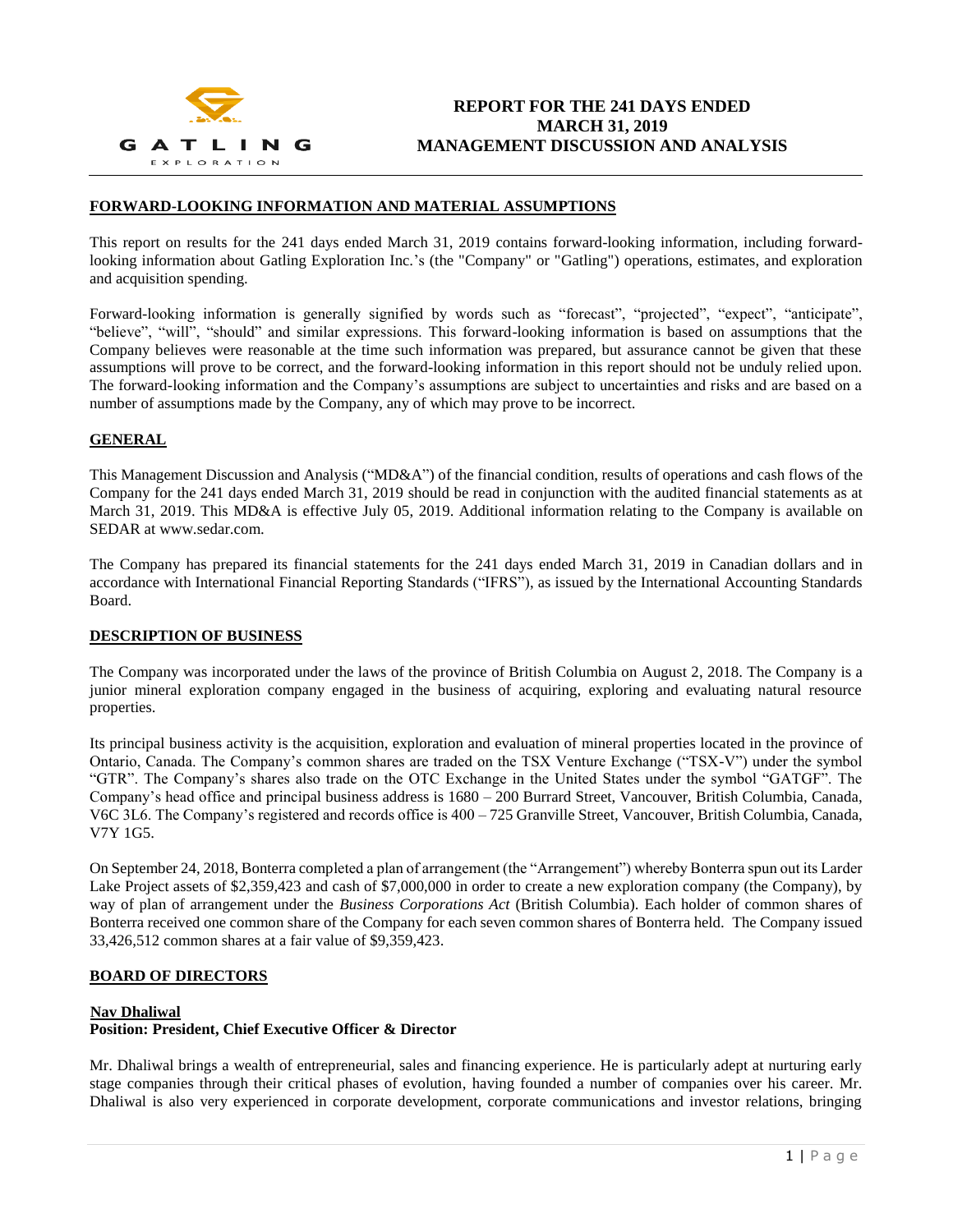

valuable business relationships with international analysts, brokers and investment bankers from Canada, the United States and Asia.

#### **Richard Boulay, B.Sc. Position: Director**

Mr. Boulay has over 40 years of experience in the exploration and mining industries in Canada and internationally, including 15 years of mining and infrastructure financing experience gained with Bank of Montreal, Royal Bank of Canada and Bank of Tokyo. He has extensive experience in the management and financing of public companies in Canada and the United States. He is also a director of Moneta Porcupine Mines Inc. and Latin American Minerals Inc.

#### **Carrie Cesarone Position: Director**

Ms. Cesarone has worked in the public company sector for over 20 years as a paralegal. She is an independent contractor for a number of Exchange and CSE listed companies. She has been the Chief Financial Officer of Nomad Ventures Inc. since September 2016 and serves as its Secretary. Ms. Cesarone also serves as the Corporate Secretary of Sudamet Ventures Inc. and has been the Corporate Secretary of Goldeneye Resources Corp. since October 2012. She holds a Bachelor of Arts degree from Simon Fraser University.

## **Leigh Hughes Position: Director**

Mr. Hughes has been CEO and a director of Comverj Pty. Ltd., a boutique integrated marketing communications and innovations firm, since January 2003. He was appointed Chairman of Next Green Wave, a company established to produce and supply medical and recreational cannabis products to patients throughout the state of California, earlier this year. He is PMI Certified and has completed a Bachelor of Commerce degree at Curtin University, Western Australia. Mr. Hughes is also currently a corporate advisor to multiple listed companies on the ASX, CSE and Exchange.

# **Jason Billan Position: Director**

Mr. Billan is a seasoned strategy, corporate development and valuation professional with an accelerating career in the mining industry. Following the completion of an MBA at the Richard Ivey School of Business at the University of Western Ontario in 2009, he spent approximately three years in equity research covering the precious metal sector, at Salman Partners Inc. and RBC Capital Markets, with a coverage universe ranging from small to large caps. In 2012, he joined Nevsun Resources Ltd. as the sole Corporate Development professional reporting into the senior executive team. Mr. Billan also brings a strong network of corporate and institutional representatives in the mining industry to support Gatling's objectives.

# **Peter Damouni Position: Director**

Mr. Damouni has over 17 years of experience in senior executive positions in investment banking and capital markets, with expertise in mining and oil and gas. Throughout his career, Mr. Damouni has worked on and led equity and debt financings valued over \$5 billion for companies at different stages from exploration, to development, permitting and construction, to production. He has comprehensive experience in equity financing, restructuring, and mergers and acquisitions. Mr. Damouni is a graduate of McGill University, Canada. He is a Canadian and British citizen, residing in the United Kingdom.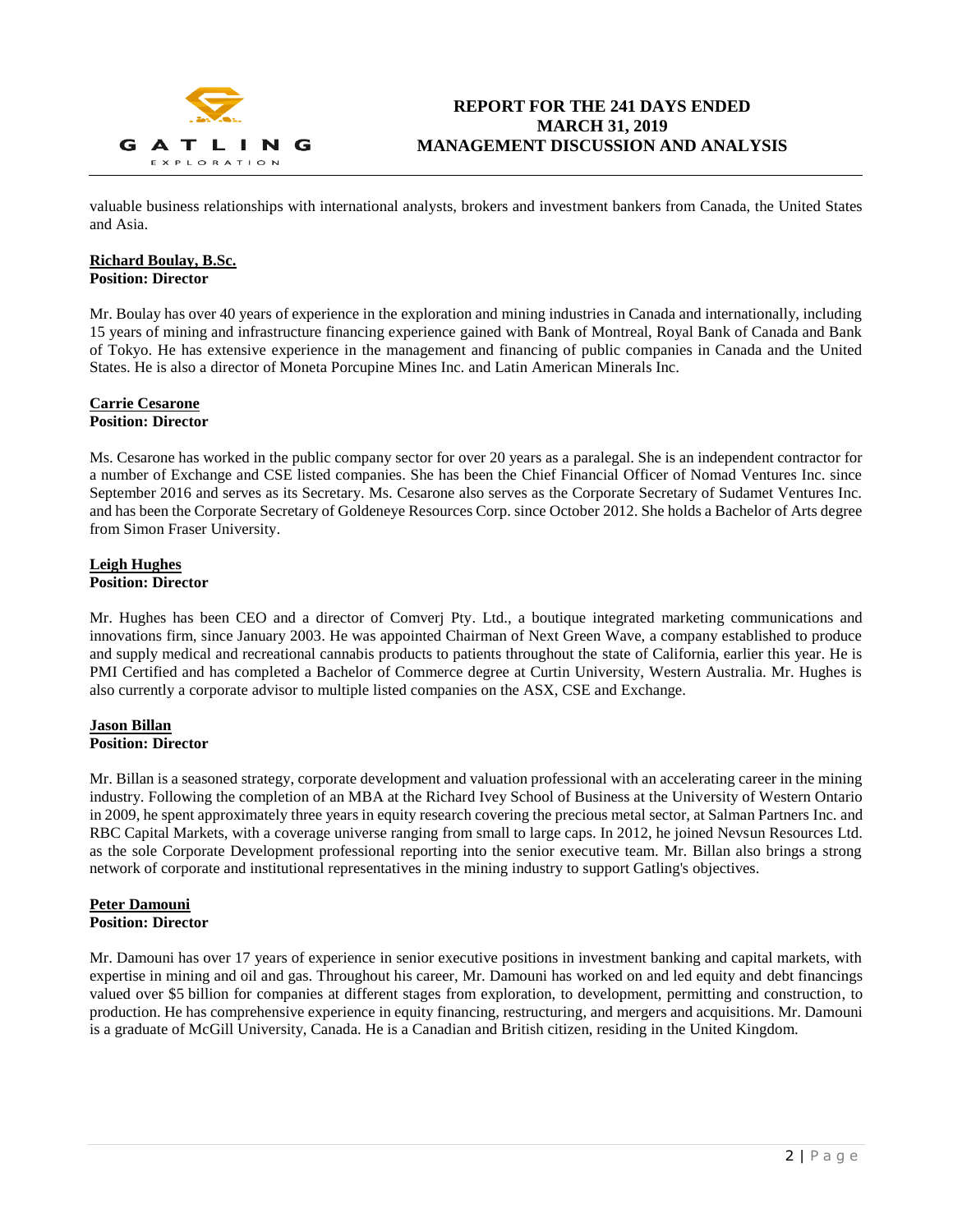

# **BUSINESS OF THE COMPANY**

Gatling is a Canadian gold exploration company focused on resource development at the Larder Lake Project, a high-grade gold deposit located in the prolific Abitibi greenstone belt. An updated National Instrument 43-101 *Standards of Disclosure for Mineral Projects* mineral resource update is anticipated in 2019.

### **GATLING EXPLORATION PROJECT – LARDER LAKE, ONTARIO**



The Larder Lake Project is located in northern Ontario, 35 kilometres ("km") east of Kirkland Lake and 6 km west of Virginiatown. The property hosts the Bear, Cheminis and Fernland gold deposits that extend along 10 km of the Cadillac-Larder break between Kirkland Lake and Virginiatown. It is positioned 7 km west of the Kerr Addison Mine, which produced 11 million ounces of gold. All parts of the Larder Lake Property are accessible by truck or all-terrain vehicle on non-serviced roads and trails.

On September 24, 2018, as part of the Arrangement, the Company received a 100% interest in the Larder Lake Project, located in Ontario. A portion of the project includes a 1.5% net smelter return royalty ("NSR"), of which 1% may be repurchased by the Company for \$750,000.

The Arrangement was deemed to be a purchase of an asset. As such, IFRS 2 *Share-based Payments* was used to determine fair value of the asset acquired. As the fair value of the assets given up to acquire the asset was more readily available, the Company valued the acquisition using the fair value of shares issued of \$0.28 per share. On September 24, 2018, the fair value of the assets acquired and liabilities assumed from Bonterra were as follows: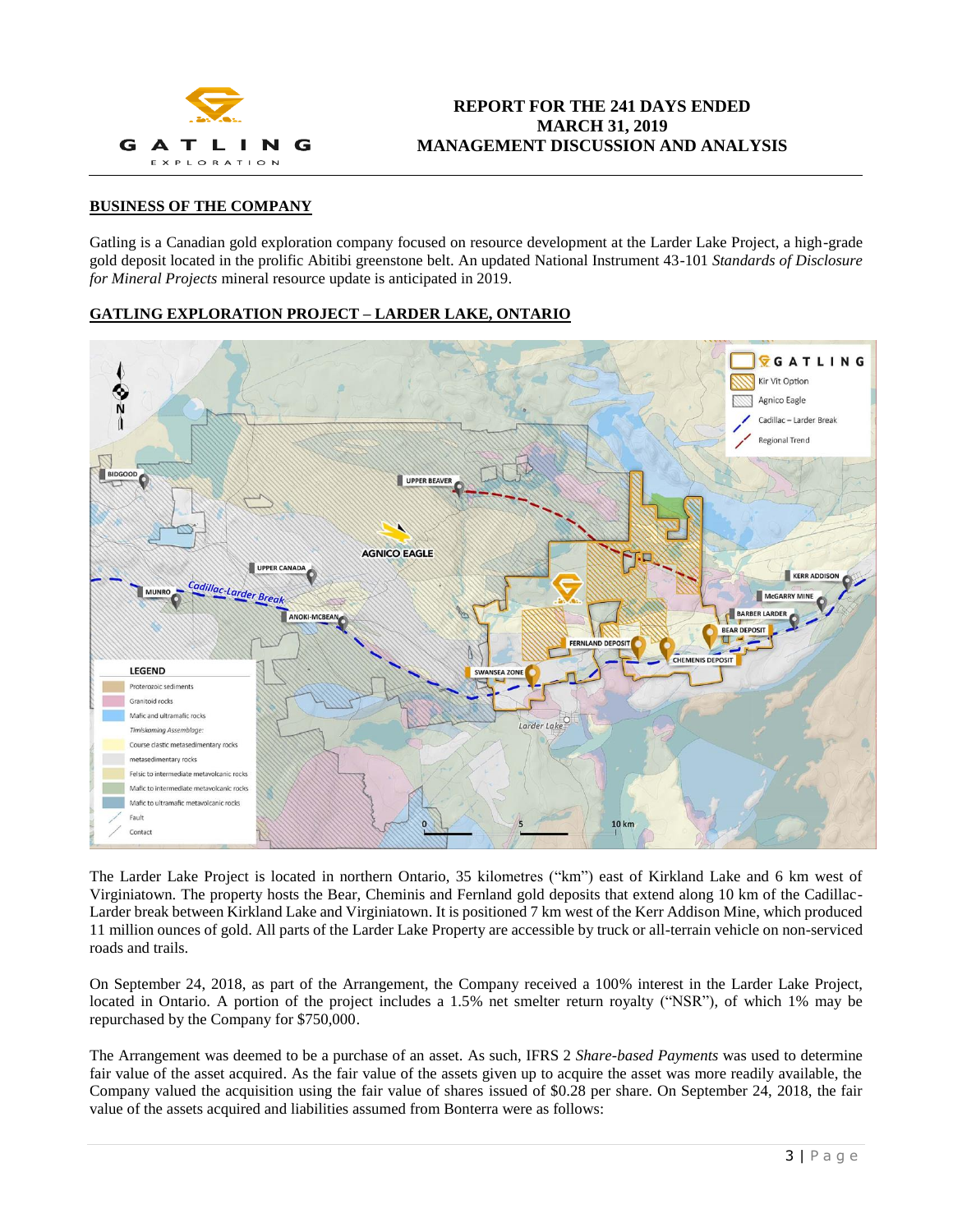

|                                                                                     | Amount          |
|-------------------------------------------------------------------------------------|-----------------|
| Consideration provided (fair value of 33,426,512 common shares at \$0.28 per share) | \$<br>9,359,423 |
| Allocated to net assets acquired:                                                   |                 |
| Cash transferred from Bonterra                                                      | (7,000,000)     |
| Fair value of Larder Lake Project acquired                                          | (2,359,423)     |
|                                                                                     | -               |

Fair value of \$2,359,423 was allocated to the project and expensed for the period as exploration and evaluation costs.

On April 1, 2019, the Company entered into an assignment and assumption agreement to acquire the Kir Vit claim package in Ontario. Under the terms of the agreement, the Company took assignment of a January 2017 underlying agreement between the vendor and certain parties that originally staked the claims comprising Kir Vit (the "stakers"). In consideration of the assignment, the Company issued 1,750,000 common shares to the vendor.

If the Company exercises the option in the underlying agreement, a cash payment of \$250,000 is required to be paid to the stakers by January 31, 2020. The vendor will be granted a 0.5% NSR. The stakers will retain a 2% NSR, of which the Company may repurchase one-half (1%) for \$1,000,000. If the Company announces a production decision, a \$4,000,000 payment is due to the vendor and a \$250,000 payment is due to the stakers.

A summary of exploration and evaluation expenditures for the 241 days ended March 31, 2019 is as follows:

|                                                      | <b>Larder Lake</b><br>Project |           |  |
|------------------------------------------------------|-------------------------------|-----------|--|
| <b>Acquisition Costs</b>                             |                               |           |  |
| Fair value of Larder Lake Project acquired           | \$                            | 2,359,423 |  |
| Claim costs                                          |                               | 41,751    |  |
| <b>Total Acquisition Costs</b>                       |                               | 2,401,174 |  |
| <b>Property Exploration Costs</b>                    |                               |           |  |
| Assays and geochemistry                              |                               | 16,038    |  |
| Camp and other costs                                 |                               | 26,605    |  |
| Drilling                                             |                               | 403,968   |  |
| Geological                                           |                               | 294,346   |  |
| Travel and transport                                 |                               | 2,772     |  |
| <b>Total Exploration Costs</b>                       |                               | 743,729   |  |
| <b>Total Exploration and Evaluation Expenditures</b> | \$                            | 3,144,903 |  |

During 2019, the Company commenced a 10,000 metre ("m") diamond drill program at the Larder Lake Project. On April 25, 2019, the Company announced drill results on its first three holes as follows: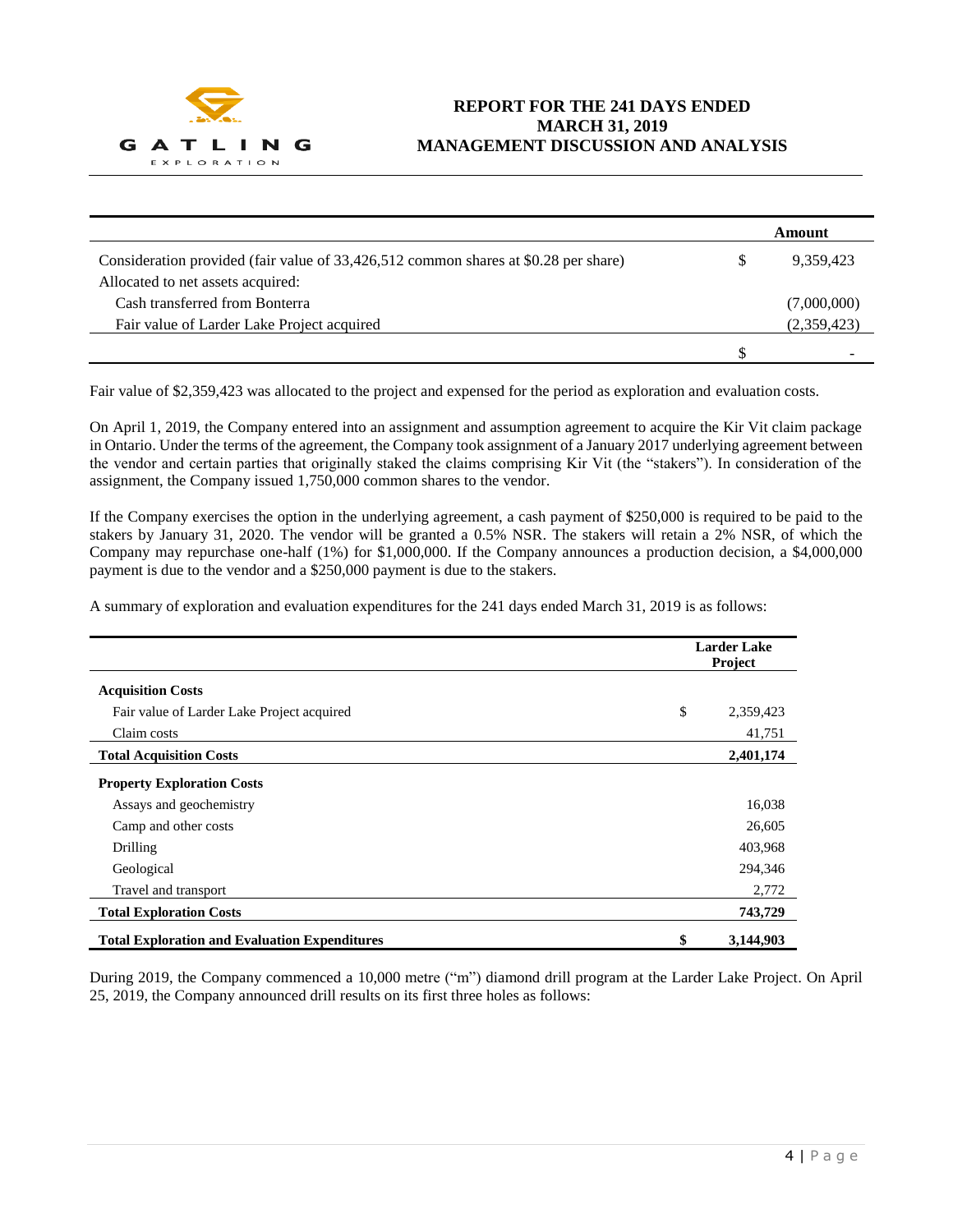

# **REPORT FOR THE 241 DAYS ENDED MARCH 31, 2019 MANAGEMENT DISCUSSION AND ANALYSIS**

| <b>Hole ID</b>   | From (m) | To (m) | Length (m) | Au $(g/t)$       | Zone                                |
|------------------|----------|--------|------------|------------------|-------------------------------------|
| GTR-19-001A      | 815.0    | 820.0  | 5.0        | 1.0              | North Carbonate Gold Zone<br>(NCGZ) |
| <b>Including</b> | 816.0    | 817.0  | 1.0        | 1.9              | <b>NCGZ</b>                         |
| and Including    | 818.0    | 819.0  | 1.0        | 1.4              | <b>NCGZ</b>                         |
|                  | 890.0    | 891.0  | 1.0        | 3.4              | Ultramafics                         |
|                  | 933.5    | 934.5  | 1.0        | 2.3              | South Volcanics                     |
|                  |          |        |            |                  |                                     |
| GTR-19-002       | 825.0    | 830.0  | 5.0        | 1.3              | NCGZ/Ultramafics                    |
| <b>Including</b> | 826.4    | 827.0  | 0.6        | 5.9              | NCGZ/Ultramafics                    |
|                  | 846.0    | 847.0  | 1.0        | $2.2\phantom{0}$ | <b>Ultramafics</b>                  |
|                  | 851.0    | 852.0  | 1.0        | 2.9              | Ultramafics                         |
|                  | 925.0    | 927.0  | 2.0        | 0.6              | South Volcanics                     |
|                  |          |        |            |                  |                                     |
| GTR-19-003       | 797.0    | 803.1  | 6.1        | 20.7             | NCGZ/Graphitic Zone                 |
|                  | 808.0    | 815.0  | 7.8        | 6.6              | NCGZ/Graphitic Zone                 |
|                  | 821.0    | 822.0  | 1.0        | 3.2              | Ultramafics                         |
|                  | 967.2    | 968.8  | 1.6        | 1.9              | South Volcanics                     |

On May 14, 2019, the Company announced drill results from its first wedge drill hole as follows:

| <b>Hole ID</b>     | From (m) | To(m) | Length $(m)$ | Au $(g/t)$ | Zone       |
|--------------------|----------|-------|--------------|------------|------------|
| <b>GTR-19-004W</b> | 782.0    | 790.0 | $\rm 8.0$    | 10.8       | North      |
|                    | 919.0    | 920.0 | $0.1\,$      | 1.2        | South Flow |

Drill hole locations for the first four holes were as follows:

| Hole ID     | Azimuth | Dip   | Length $(m)$ | <b>UTM East</b> | <b>UTM North</b> | Elevation (m) |
|-------------|---------|-------|--------------|-----------------|------------------|---------------|
| GTR-19-001A | 171     | $-67$ | 1.047        | 600900          | 5330950          | 327           |
| GTR-19-002  | 171     | $-67$ | 996          | 600953          | 5330933          | 327           |
| GTR-19-003  | 171     | $-67$ | l.011        | 600791          | 5330931          | 319           |
| GTR-19-004W | 171     | $-50$ | 447          | 600791          | 5330931          | 319           |

On June 13, 2019, the Company announced commencement of a summer field exploration program at the Larder Lake Project. Phase one activity will include surface mapping and sampling. Phase two will comprise outcrop testing and 3,500 m of drilling on the new Kir Vit zone. This is in addition to the ongoing 10,000 m drill program.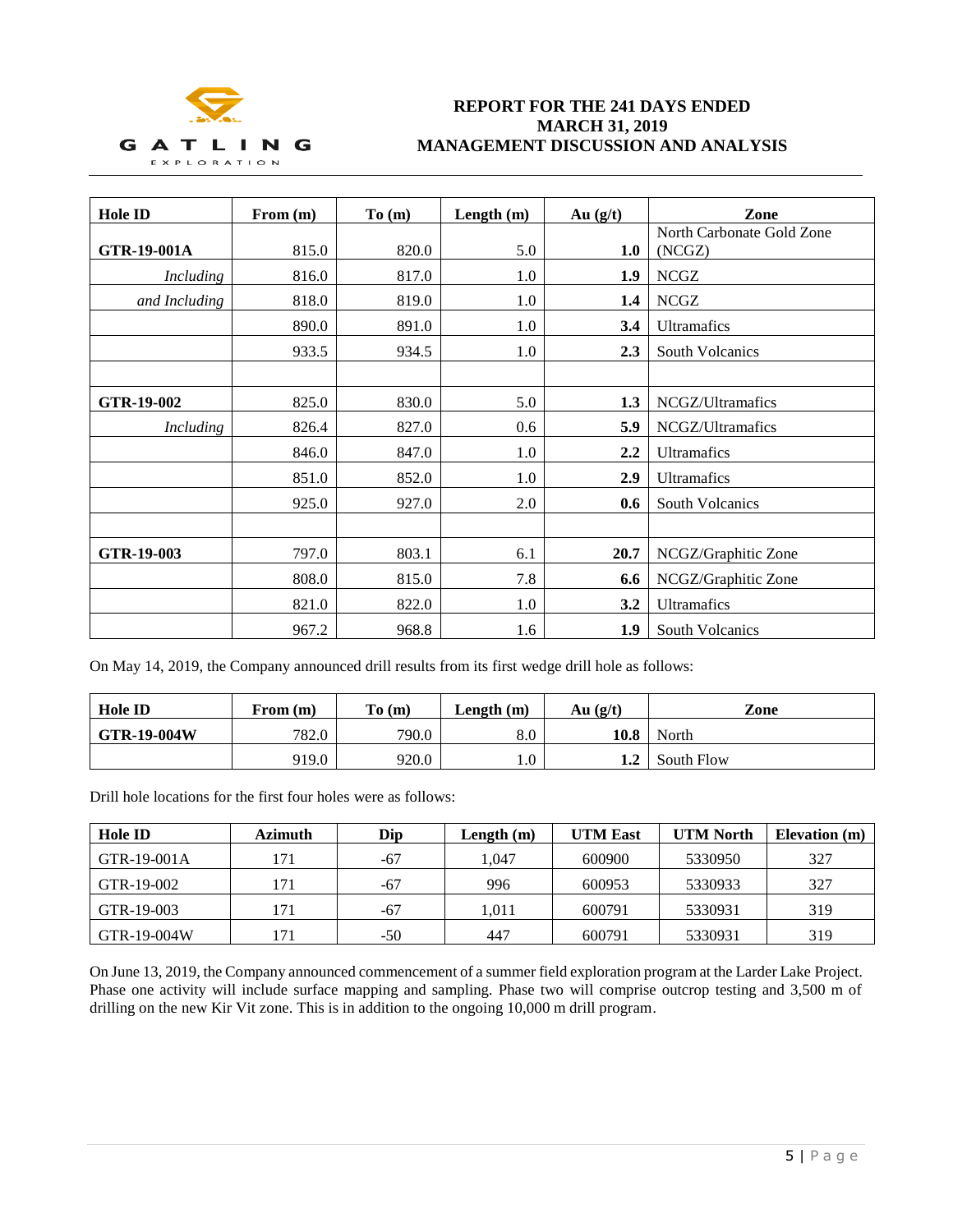

### **SELECTED QUARTERLY INFORMATION**

Results for the two most recently completed quarters are summarized below.

| <b>For the Quarter Periods Ending</b> | March 31,<br>2019 | December 31,<br>2018 | September 30,<br>2018 |
|---------------------------------------|-------------------|----------------------|-----------------------|
| Total revenue                         | Nil               | Nil                  | Nil                   |
| Loss for the period                   | (1,501,101)       | (1,539,607)          | (2,428,078)           |
| Basic and diluted loss per share      | (0.03)            | (0.04)               | (0.48)                |
| Total assets                          | 8,652,505         | 9,855,845            | 6,967,097             |
| Total non-current liabilities         | Nil               | Nil                  | Nil                   |
| Dividends                             | Nil               | Nil                  | Nil                   |

### **OPERATIONS**

During the three months ended March 31, 2019, the Company reported a net loss of \$1,501,101. Expenses for the three months ended March 31, 2019 were as follows:

- Consulting fees of \$141,150;
- Exploration and evaluation costs of \$630,205 relating to claims costs and exploration work performed on the Larder Lake Project;
- Management and director fees of \$45,000;
- Office and general expenses of \$101,456;
- Professional fees of \$74,113;
- Rent of \$30,274;
- Share-based payments of \$393,251 due to the issuance of stock options;
- Shareholder communications and investor relations of \$54,792;
- Transfer agent and filing fees of \$28,270 relating primarily to TSX-V fees and the Company's listing on the OTC; and
- Travel of \$146,395 related to conferences and to the Company's exploration sites.

During the 241 days ended March 31, 2019, the Company reported a net loss of \$5,468,786. Expenses for the 241 days ended March 31, 2019 were as follows:

- Consulting fees of \$262,847;
- Exploration and evaluation costs of \$3,144,903 relating to the spin-out of the Larder Lake Project from the Arrangement, as well as claim costs and exploration work performed on the Larder Lake project;
- Management fees of \$290,000;
- Office and general expenses of  $$119,191$ ;
- Professional fees of \$167,743:
- Rent of \$39,274;
- Share-based payments of \$1,265,689 due to the issuance of stock options;
- Shareholder communications and investor relations of \$116,024;
- Transfer agent and filing fees of \$81,055 relating primarily to the costs of listing the Company on the TSX-V and the OTC; and
- Travel of \$153,842 related to conferences and to the Company's exploration sites.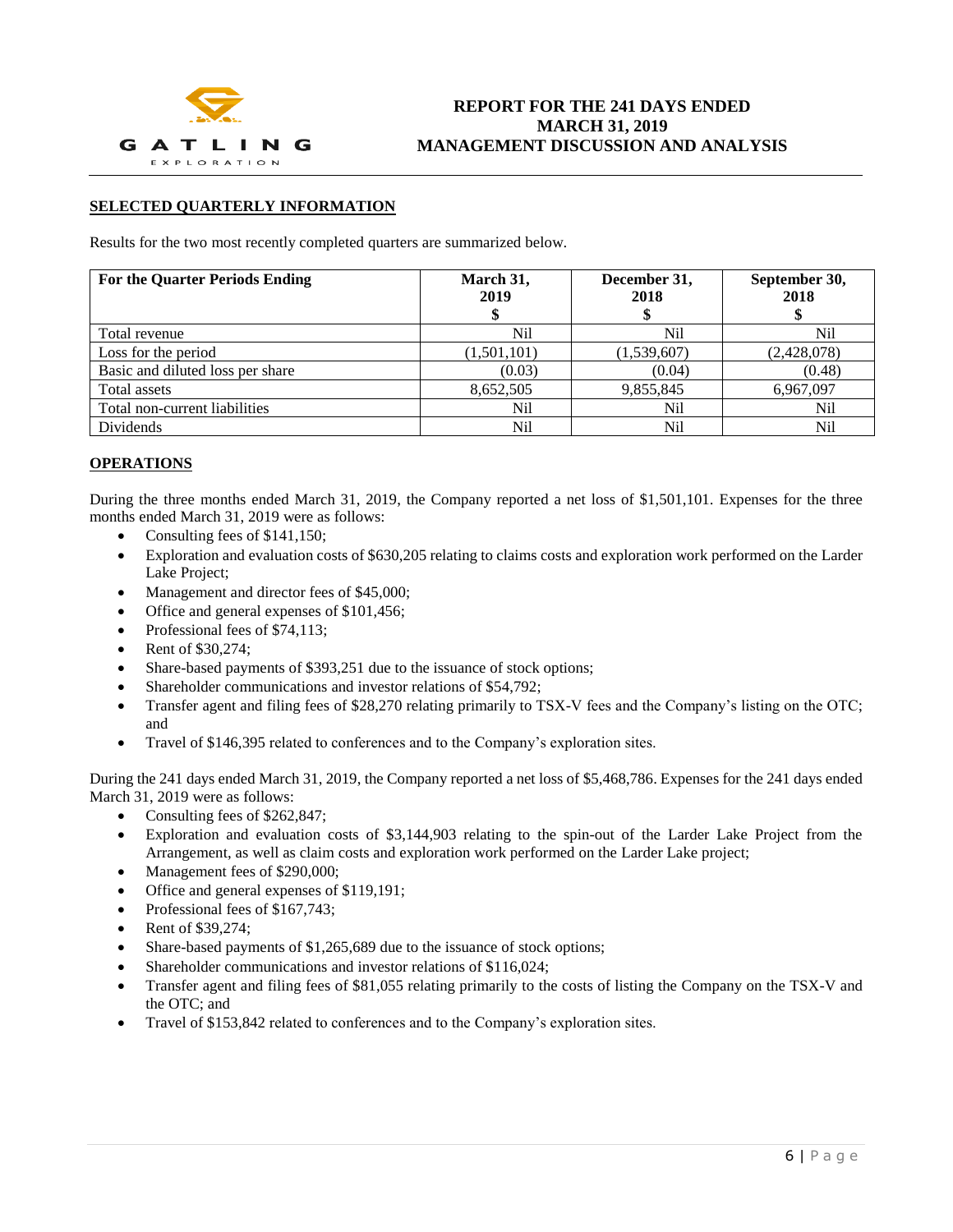

## **LIQUIDITY AND CAPITAL RESOURCES**

The Company's cash and cash equivalents at March 31, 2019 was \$8,003,294. The working capital was \$7,967,379 at March 31, 2019.

On November 26, and 30, 2018, the Company closed private placements for gross proceeds of \$3,463,298 in two tranches. The Company issued 11,544,328 flow-through common shares of the Company at a price of \$0.30. The underwriters received 500,000 common shares valued at \$185,000. Additional share issue costs of \$18,916 were incurred.

During the 241 days ended March 31, 2019, the Company issued 200,000 common shares for proceeds of \$42,000 on the exercise of 200,000 stock options.

Other liabilities of \$418,533 at March 31, 2019 represent the remaining premium on flow-through share expenditures, and is not a cash liability. At March 31, 2019, the Company had a remaining commitment to incur exploration expenditures in relation to its November 2018 flow-through share financings of \$2,790,219.

## **COMMITMENTS**

The Company has entered into agreements with officers and directors that include termination and change of control clauses. In the case of termination without cause, the officers and directors are entitled to an amount equal to a multiple (ranging from one to two times) the annual base fee payable. In the case of a change of control, the officers and directors are entitled to an amount equal to a multiple (ranging from one to three times) the sum of the annual base fee and minimum incentive fee payable. As at March 31, 2019, the total annual base fee of the officers and directors under the agreements is \$540,000 and the total annual minimum incentive fee is \$60,000.

The Company has entered into an office sublease agreement commencing March 1, 2019 and expiring August 30, 2022 with basic rent per fiscal year approximately as follows:

| Fiscal 2020 | \$<br>181,000 |
|-------------|---------------|
| Fiscal 2021 | 186,000       |
| Fiscal 2022 | 190,000       |
| Fiscal 2023 | 80,000        |
|             | \$<br>637,000 |

#### **TRANSACTIONS WITH RELATED PARTIES**

These amounts of key management compensation are included in the amounts shown on the statement of comprehensive loss:

|                                                                                                                              | 241 Days Ended<br><b>March 31, 2019</b> |
|------------------------------------------------------------------------------------------------------------------------------|-----------------------------------------|
| Short-term compensation (consulting fees, exploration and evaluation<br>expenditures, management fees and professional fees) | 530,000                                 |
| Share-based compensation                                                                                                     | 735,834                                 |
|                                                                                                                              | 1.265.834                               |

During the 241 days ended March 31, 2019, short-term compensation to related parties consisted of:

• \$190,000 in management fees paid to the CEO;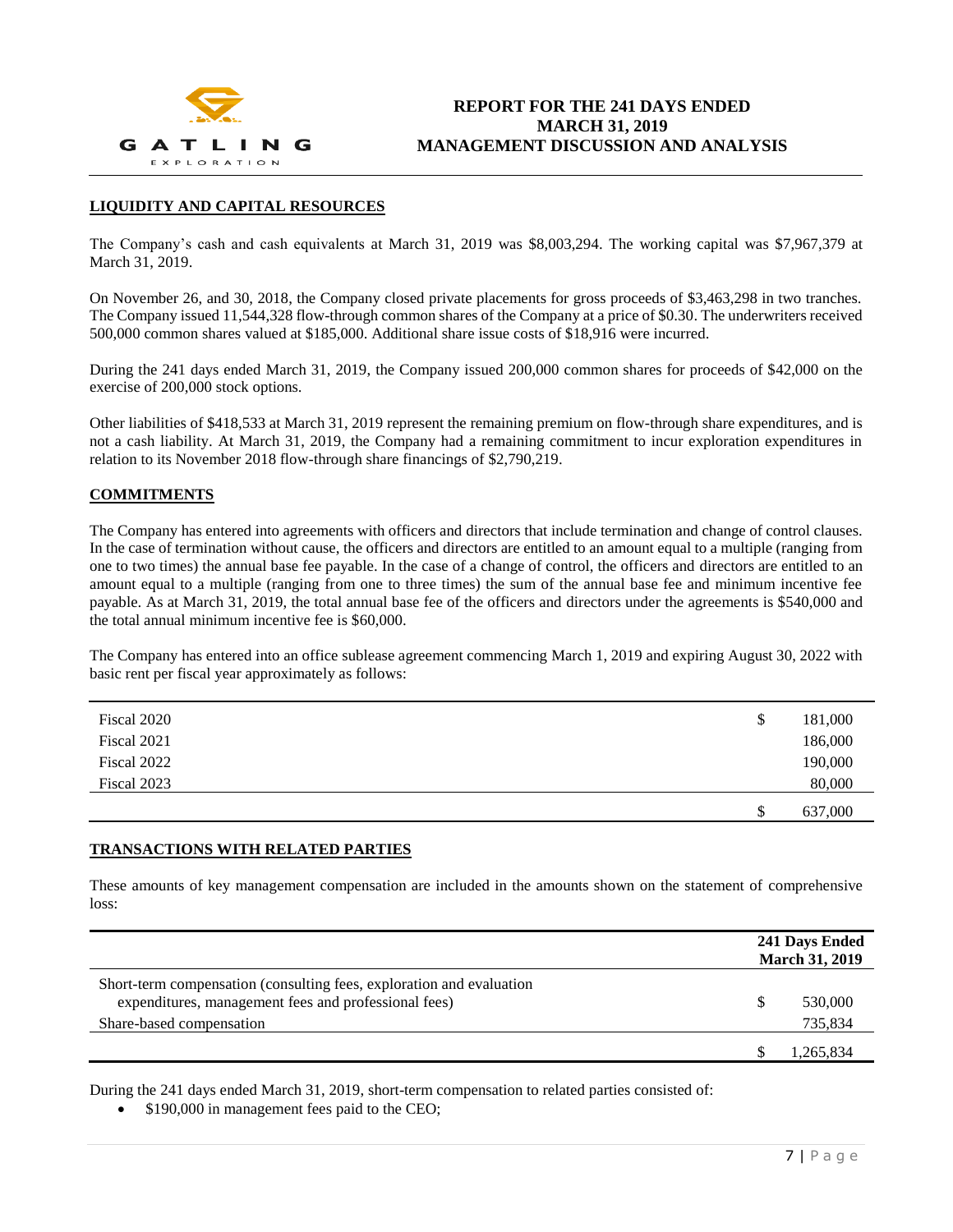

- \$100,000 in management fees and \$90,000 in exploration and evaluation expenditures paid to the COO;
- \$70,000 in professional fees paid to the CFO;
- \$70,000 in consulting fees paid to a director; and
- \$10,000 in exploration and evaluation expenditures paid to the VP Exploration.

Transactions with related parties are included in the amounts shown on the statement of comprehensive loss as follows:

|                                                                                                | 241 Days Ended<br><b>March 31, 2019</b> |
|------------------------------------------------------------------------------------------------|-----------------------------------------|
| Related company controlled by officer and director<br>(consulting fees and office and general) | 60,000                                  |
| Related company with a common officer (rent)                                                   | 15,000                                  |
|                                                                                                | 75,000                                  |

As at March 31, 2019, the Company had payables of \$31,257 related to shared office and administrative expenses with a company controlled by an officer and director.

As at March 31, 2019, the Company had prepaids of \$11,300 related to exploration expenses with a company controlled by a member of key management.

# **EVENT OCCURRING AFTER THE REPORTING DATE**

Subsequent to March 31, 2019, the Company entered into an assignment and assumption agreement to acquire the Kir Vit claim package in Ontario. Under the terms of the agreement, the Company took assignment of a January 2017 underlying agreement between the vendor and certain parties that originally staked the claims comprising Kir Vit (the "stakers"). In consideration of the assignment, the Company issued 1,750,000 common shares to the vendor valued at \$595,000.

If the Company exercises the option in the underlying agreement, a cash payment of \$250,000 is required to be paid to the stakers by January 31, 2020. The vendor will be granted a 0.5% NSR. The stakers will retain a 2% NSR, of which the Company may repurchase one-half (1%) for \$1,000,000. If the Company announces a production decision, a \$4,000,000 payment is due to the vendor and a \$250,000 payment is due to the stakers.

# **RISKS AND UNCERTAINTIES**

The Company is engaged primarily in mineral exploration and manages related industry risk issues directly. The Company may be at risk for environmental issues and fluctuations in commodity pricing. Management is not aware of and does not anticipate any significant environmental remediation costs or liabilities in respect of its current operations; however, it is not possible to be certain that all aspects of environmental issues affecting the Company, if any, have been fully determined or resolved.

# **CAPITAL DISCLOSURES**

The Company's objectives when managing capital are to identify, pursue and complete the exploration and development of mineral properties, to maintain financial strength, to protect its ability to meet its ongoing liabilities, to continue as a going concern, to maintain creditworthiness and to maximize returns for shareholders over the long term. The Company does not have any externally imposed capital requirements to which it is subject. Capital of the Company comprises shareholders' equity.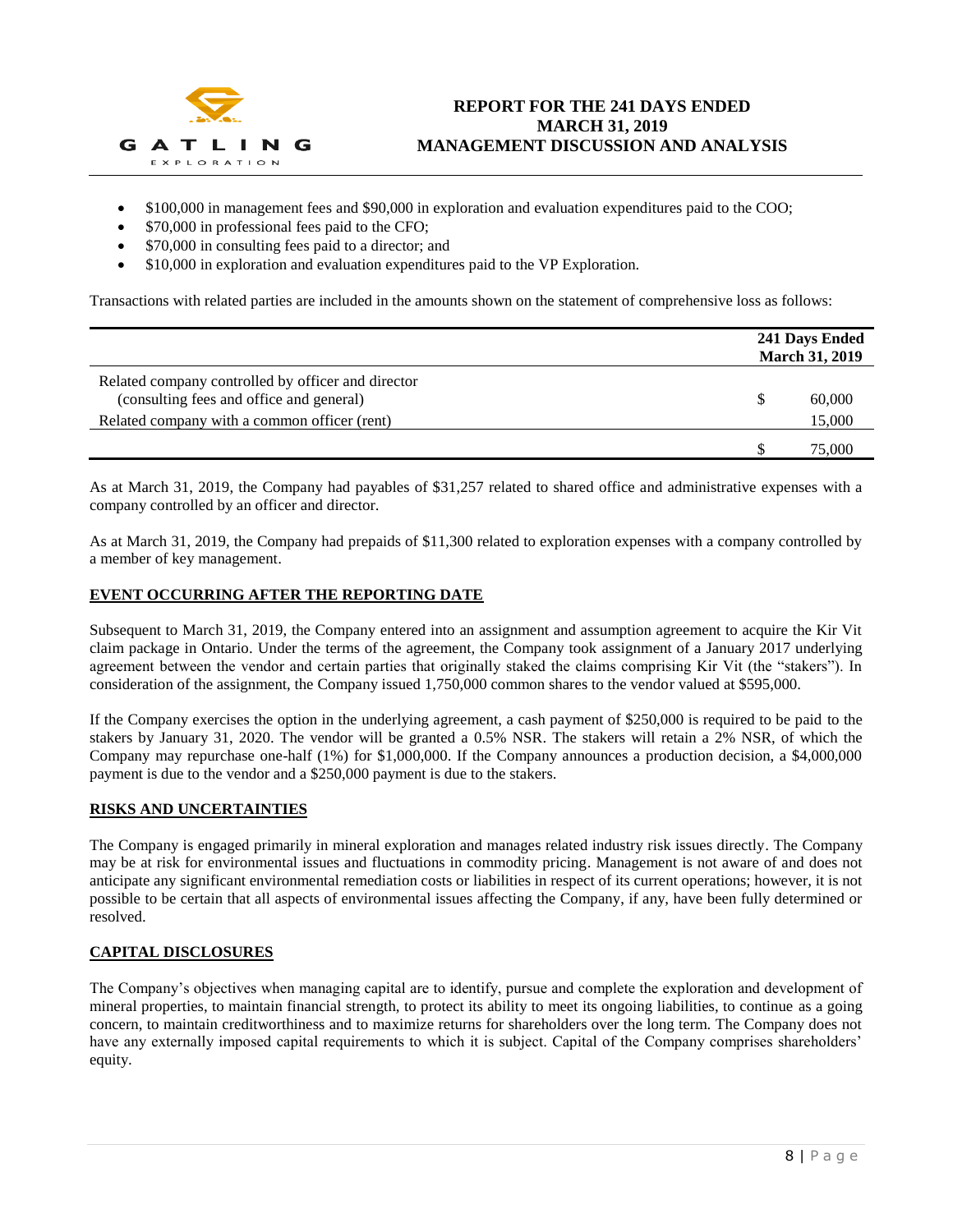

# **REPORT FOR THE 241 DAYS ENDED MARCH 31, 2019 MANAGEMENT DISCUSSION AND ANALYSIS**

The Company manages the capital structure and makes adjustments to it in light of changes in economic conditions and the risk characteristics of the underlying assets. To maintain or adjust the capital structure, the Company may attempt to issue new shares. The Company's investment policy is to invest its cash in financial instruments at high credit quality financial institutions with terms to maturity selected with regard to the expected timing of expenditures from continuing operations. The Company's overall strategy remains unchanged from the prior period.

# **FINANCIAL INSTRUMENTS AND RISKS**

As at March 31, 2019, the Company's financial instruments consist of cash and cash equivalents, receivables, and accounts payable and accrued liabilities. The carrying values of these financial instruments approximate their fair values.

### **Fair value**

The Company classifies its fair value measurements in accordance with an established hierarchy that prioritizes the inputs in valuation techniques used to measure fair value as follows:

- Level 1 Unadjusted quoted prices in active markets for identical assets or liabilities.
- Level 2 Inputs other than quoted prices that are observable for the asset or liability either directly or indirectly.
- Level 3 Inputs that are not based on observable market data.

The following table sets forth the Company's financial assets measured at fair value by level within the fair value hierarchy:

| <b>March 31, 2019</b>     | Level 1   | $\boldsymbol{\mathsf{\scriptstyle{L}}}$ evel 2 - |        | <b>Level 3</b> |                | <b>Total</b>   |
|---------------------------|-----------|--------------------------------------------------|--------|----------------|----------------|----------------|
| Cash and cash equivalents | 8.003.294 | Φ                                                | $\sim$ |                | $\overline{a}$ | 294<br>8.003.2 |

# **Credit risk**

Credit risk is the risk that one party to a financial instrument will cause a financial loss for the other party by failing to discharge an obligation. The Company manages credit risk, in respect of cash and cash equivalents, by placing it at major Canadian financial institutions. The Company has minimal credit risk. The receivables balance of \$91,622 is owing from the Canada Revenue Agency.

# **Market risk**

Market risk is the risk that changes in market prices, such as foreign exchange rates and interest rates, will affect the Company's income or the value of its holdings of financial instruments. The objective of market risk management is to manage and control market risk exposures within acceptable parameters, while optimizing the return on capital.

*Currency risk* – The Company has no funds held in a foreign currency and only a small amount of its accounts payable and accrued liabilities is denominated in US dollars. A fluctuation in the exchanges rates between the Canadian and US dollars of 10% would result in a nominal change to the Company's accounts payable and accrued liabilities and foreign exchange gain or loss. The Company does not use any techniques to mitigate currency risk.

*Interest rate risk* – Interest rate risk is the risk that future cash flows will fluctuate as a result of changes in market interest rates. Interest earned on cash and cash equivalents is at nominal interest rates, and therefore, the Company does not consider interest rate risk to be significant. The Company has no interest-bearing financial liabilities.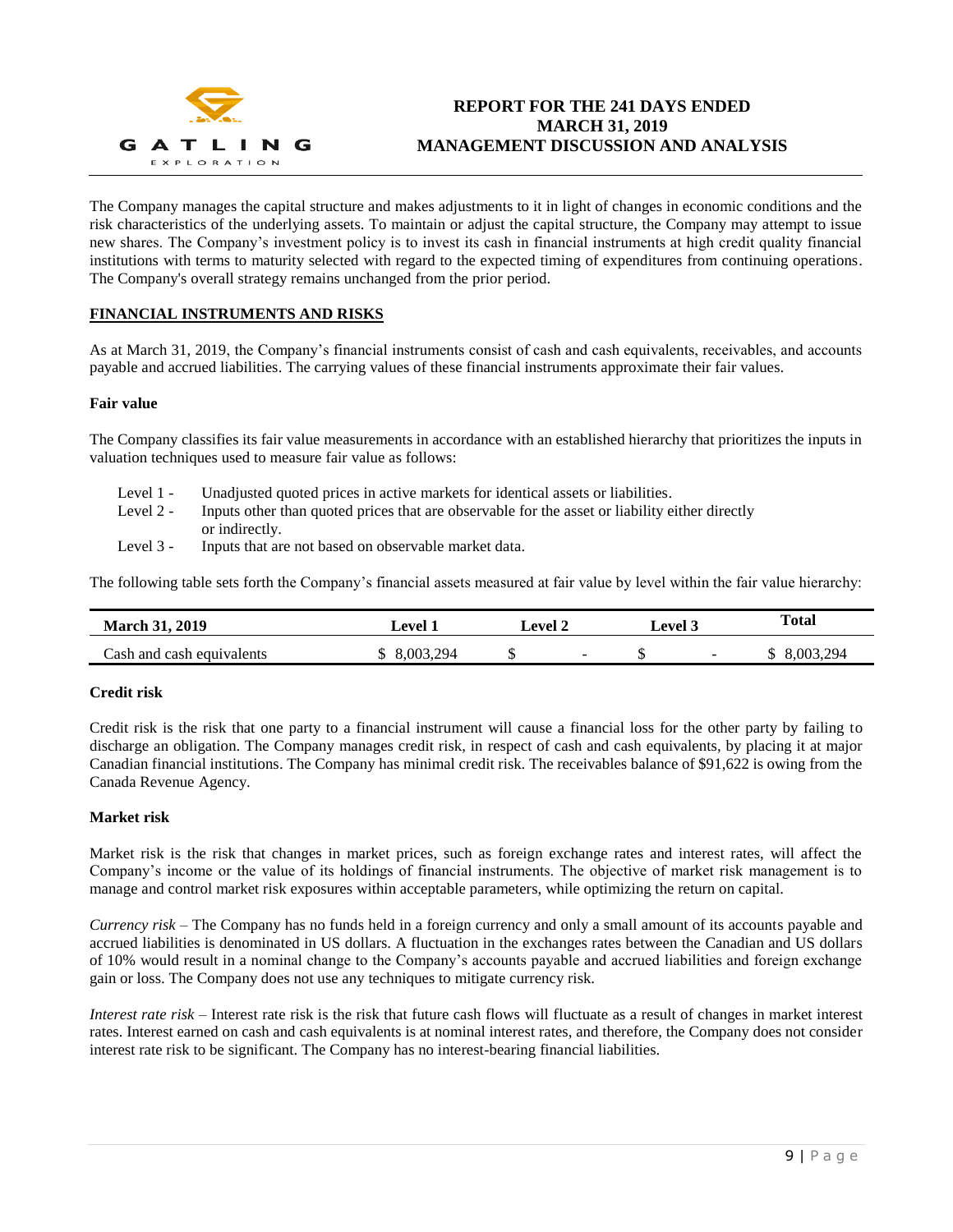

*Other price risk* – Other price risk is the risk that the fair value or future cash flows of a financial instrument will fluctuate due to changes in market prices, other than those arising from interest rate risk. The Company is not exposed to significant other price risk.

# **Liquidity risk**

Liquidity risk is the risk that the Company will not be able to meet its financial obligations as they fall due. The Company's approach to managing liquidity is to ensure, as far as possible, that it will always have sufficient liquid funds to meet its liabilities when due, under both normal and stressed conditions, without incurring unacceptable losses or risking damage to the Company's reputation. The contractual financial liabilities of the Company as of March 31, 2019 equal \$110,759. All of the liabilities presented as accounts payable are due within 30 days of the reporting date.

# **CRITICAL ACCOUNTING ESTIMATES AND JUDGMENTS**

#### **Title to mineral property interests**

Although the Company has taken steps to verify title to mineral properties in which it has an interest, these procedures do not guarantee the Company's title. Such properties may be subject to prior agreements or transfers and title may be affected by undetected defects.

#### **Income taxes**

Significant judgment is required in determining the provision for income taxes. There are many transactions and calculations undertaken during the ordinary course of business for which the ultimate tax determination is uncertain. The Company recognizes liabilities and contingencies for anticipated tax audit issues based on the Company's current understanding of the tax law. For matters where it is probable that an adjustment will be made, the Company records its best estimate of the tax liability, including the related interest and penalties in the current tax provision. Management believes they have adequately provided for the probable outcome of these matters; however, the final outcome may result in a materially different outcome than the amount included in the tax liabilities.

In addition, the Company recognizes deferred tax assets relating to tax losses carried forward to the extent that it is probable that taxable profit will be available against which a deductible temporary difference can be utilized. This is deemed to be the case when there are sufficient taxable temporary differences relating to the same taxation authority and the same taxable entity that are expected to reverse in the same year as the expected reversal of the deductible temporary difference, or in years into which a tax loss arising from the deferred tax asset can be carried back or forward. However, utilization of the tax losses also depends on the ability of the taxable entity to satisfy certain tests at the time the losses are recouped.

#### **Going concern risk assessment**

The Company's ability to continue its operations and to realize assets at their carrying values is dependent upon its ability to fund its existing acquisition and exploration commitments on its exploration and evaluation assets when they come due, which would cease to exist if the Company decides to terminate its commitments, and to cover its operating costs. The Company may be able to generate working capital to fund its operations by the sale of its exploration and evaluation projects or raising additional capital through equity markets. However, there is no assurance it will be able to raise funds in the future. Based on its current plans, budgeted expenditures, and cash requirements, management believes the Company has sufficient cash to finance its current plans for the next 12 months, but would need to raise additional capital to accomplish its business objectives thereafter. The financial statements do not give effect to any adjustments required to realize its assets and discharge its liabilities in other than the normal course of business and at amounts different from those reflected in the accompanying financial statements.